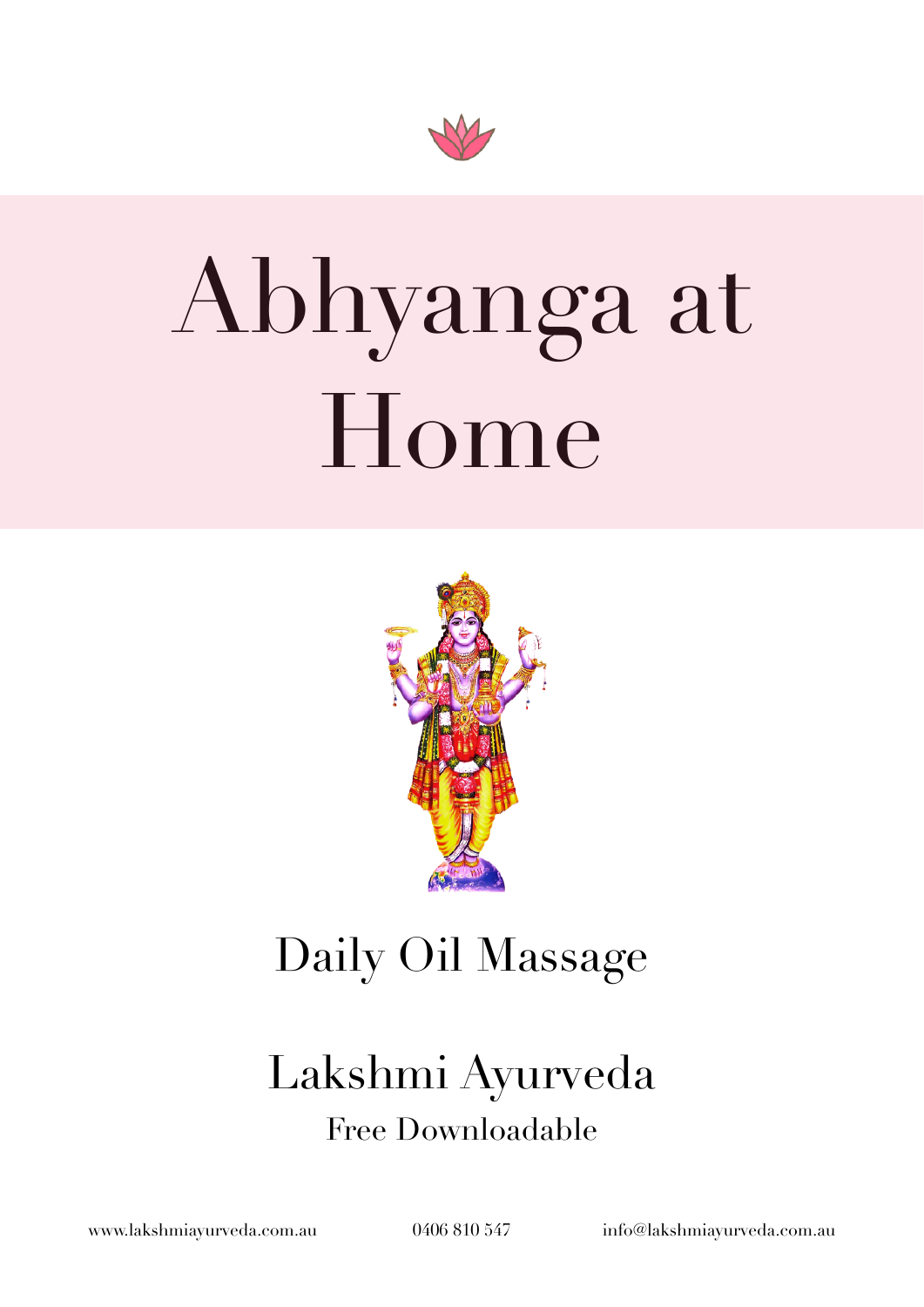## **About Abhyanga**

Massage has been practiced from time immemorial for healing, relaxation as well as treating various diseases. The earlier description of massage is mentioned in the ancient Hindu epic, the Ramayana. Detailed analysis of the therapeutic benefits appears in the Ayurvedic Samhitas.

#### **Benefits of Abhyanga**

- Provides a protective layer to the skin.
- Prevents Vata disorders.
- Makes the body firm.
- Softens the skin.
- Strengthens muscles and enhances appearance.
- Relieves fatigue
- Promotes eyesight, longevity and sleep.

#### **Additional Notes:**

- An Ayurvedic Practitioner will prescribe which oil would be most suitable for you.
- Black Seed Sesame Oil is a classical choice for Abhyanga massage. It is the base of many medicated oils used in Ayurvedic therapies. It can also be used as a base for essential oils. The oil has qualities of heavy, heating, astringent, sweet and bitter. It is used for balancing Vata, can increase Pitta and is neutral for Kapha. A great choice if you have not been advised by a practitioner.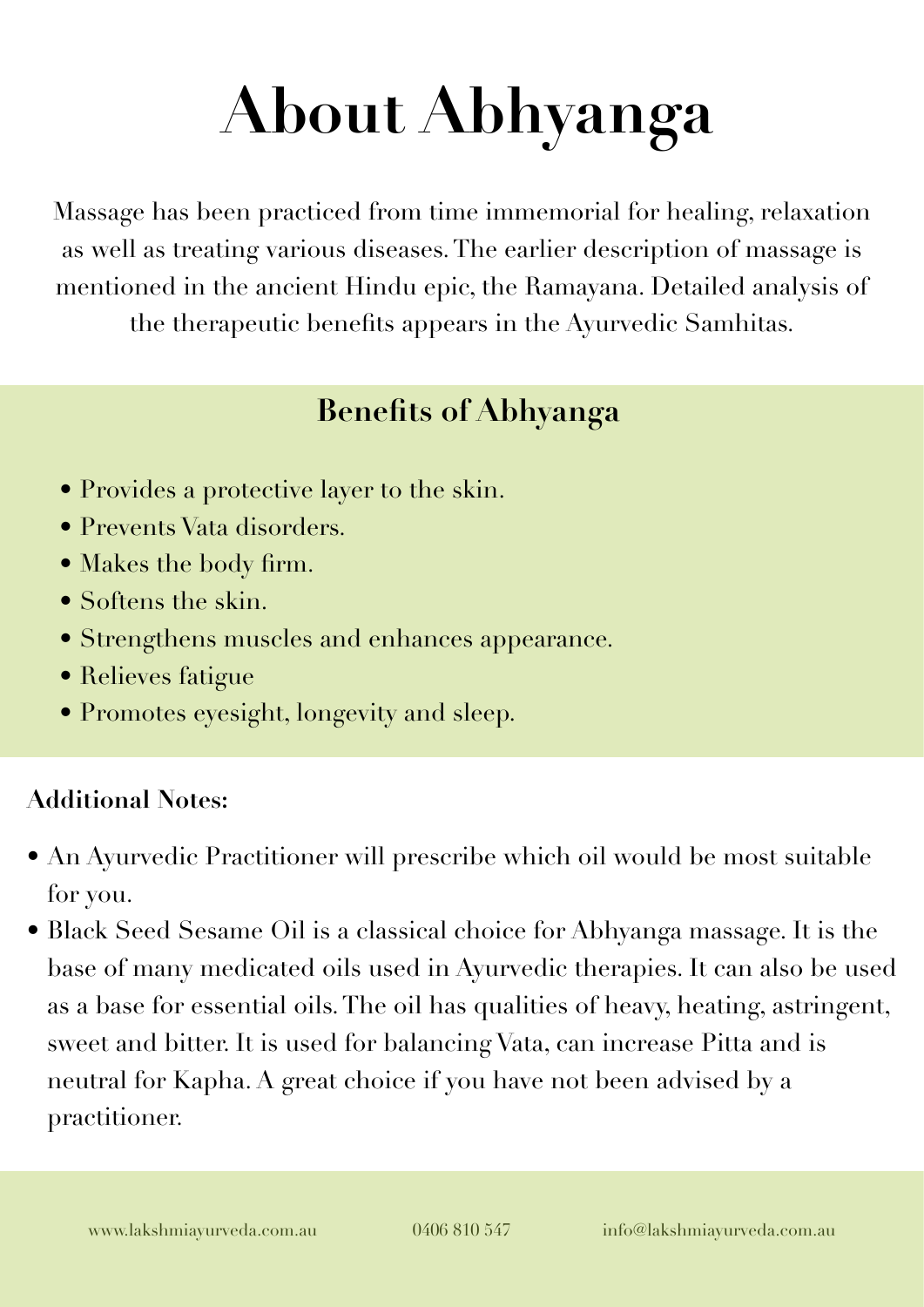### **How to Warm the Oil**

Start the Abhyanga by warming the oil. We suggest three options.

- 1. **Using oil warmers** (see photo below) Place tea lights in the oil warmer and place a small stainless steel or copper bowl on top. Add the oil to the bowl and proceed with the massage once the oil is heated.
- 2. **Saucepan on the stove.** Keep one saucepan to use only for your oil. Gently warm the oil on low heat. It can burn quickly so keep an eye on the oil.
- 3. **Glass jar.** Pour the oil in a small glass jar and put the lid on. Place the jar in boiled water to warm.

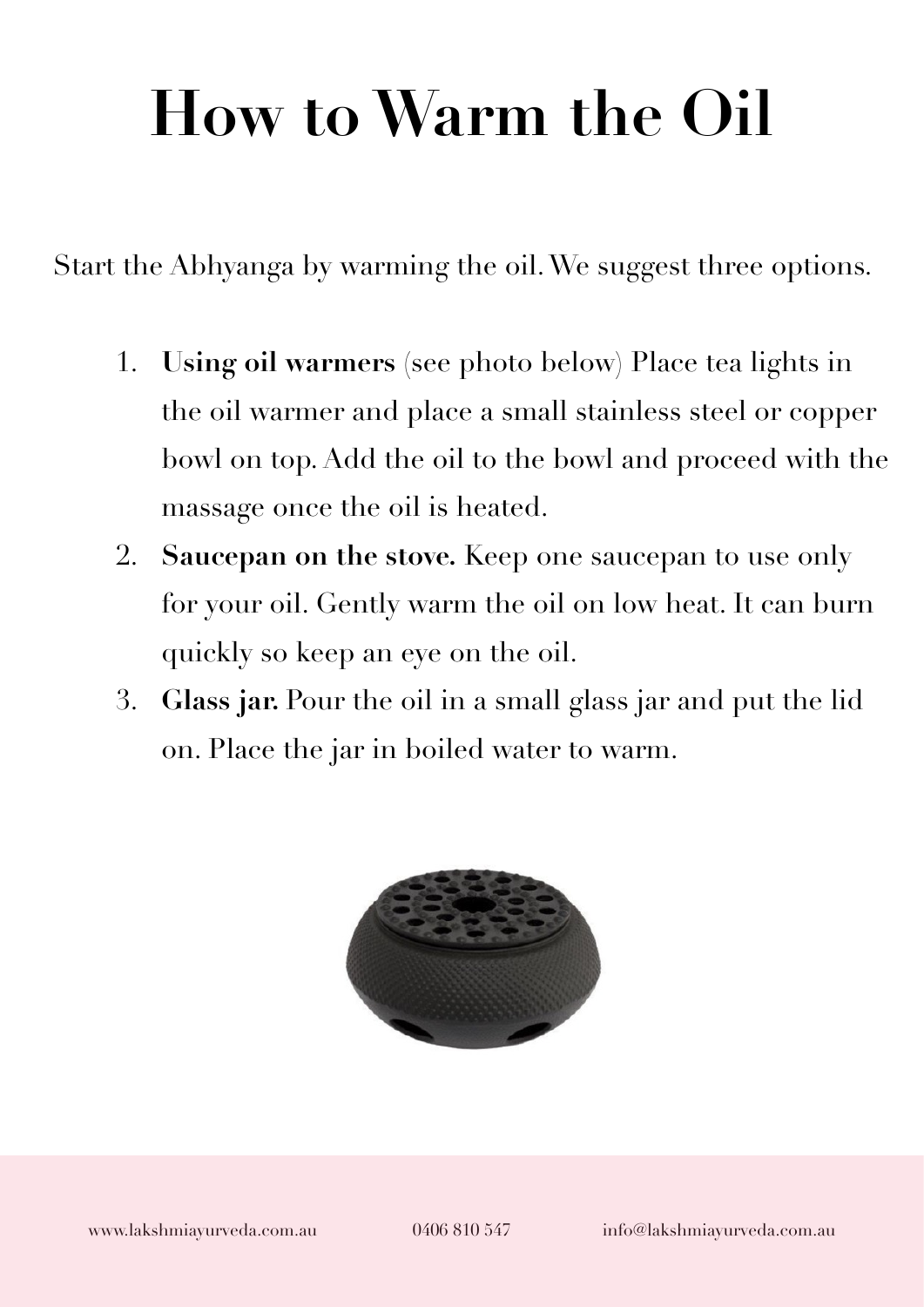# **Abhyanga Sequence**

- Start by placing a small amount of oil on the crown of the head. If you want to add a head massage, you can add more oil to the hair and scalp. Massage the entire head before proceeding with the body.
- Apply oil to the neck and chest and massage in downwards and circular motions over the chest.
- Apply oil to the arms. Massage in long strokes downwards. Don't forget to massage in and near the armpits!
- Apply oil to the tummy and wherever you can reach on the back. Massage the tummy in small circular motions. Make the circles bigger. Massage the ribs and lower back as well as the buttocks.
- Apply oil to the front and back of the legs. Massage in long strokes downwards. Massage in a twisting motion across the thighs.